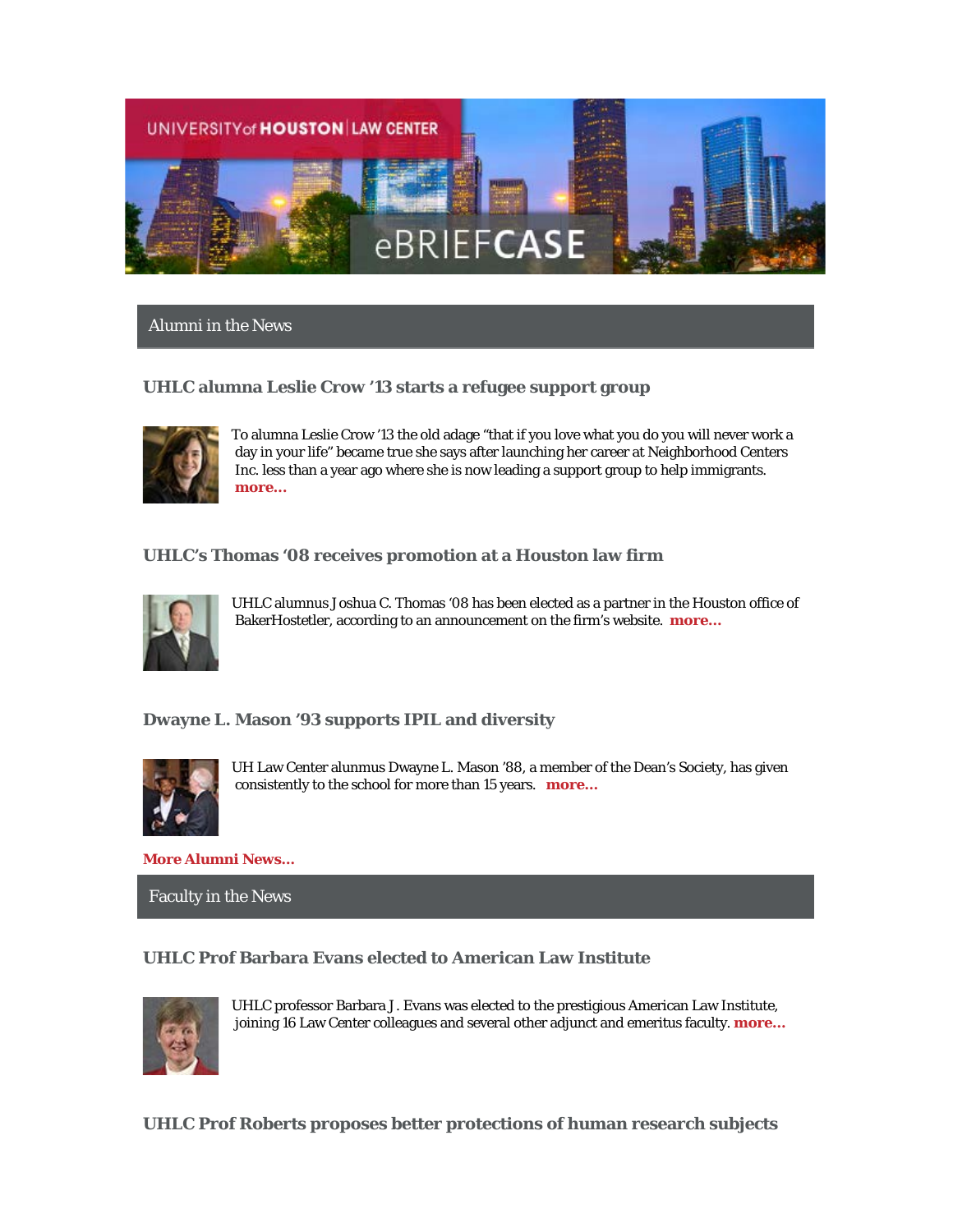

University of Houston Law Center Professor Jessica L. Roberts called for autonomy and privacy for human research subjects in a blog entry and commentary addressed to a top official with the Department of Health and Human Services. **[more...](http://www.law.uh.edu/news/spring2016/0108Common.asp)**

**UHLC Prof Chandler welcomes wider audience for his "ACA Death Spiral" blog as it moves to Forbes**



University of Houston Law Center Professor Seth Chandler will be expanding the audience for his health care finance blog later this month when Forbes begins posting it on its site, The Apothecary. **[more...](http://www.law.uh.edu/news/spring2016/0113chandler.asp)**

**[More Faculty News...](http://www.law.uh.edu/news/uhlc-in-the-news.asp)**

News & Events

**Texas lawmakers analyze early stages of criminal justice system at symposium hosted by UHLC**



Improving the criminal justice system by making it more cost-efficient, mass incarcerations in local jails caused by the pretrial process, and the case of Sandra Bland were discussion points at a symposium hosted by the University of Houston Law Center's Criminal Justice Institute and Health Law & Policy Institute. **[more…](http://www.law.uh.edu/news/spring2016/0125CJI.asp)**

**UHLC mock trial, moot court teams advance to national competitions**



University of Houston Law Center students qualified for national mock trial and moot court competitions by placing third in each event at the Black Law Students Association Rocky Mountain Regional tournament in Denver. **[more…](http://www.law.uh.edu/news/spring2016/0120MootMock.asp)**

**UH Law Center moot court competition and symposium to focus on terror, use of** 

**3-D printers to make weapons**





**[More UHLC News...](http://www.law.uh.edu/news/homepage.asp)**

### Upcoming Events

# **Discover Law Day**

*UH Law Center, Law School Admission Council to host event geared toward prospective law students.* **February 6, 2016**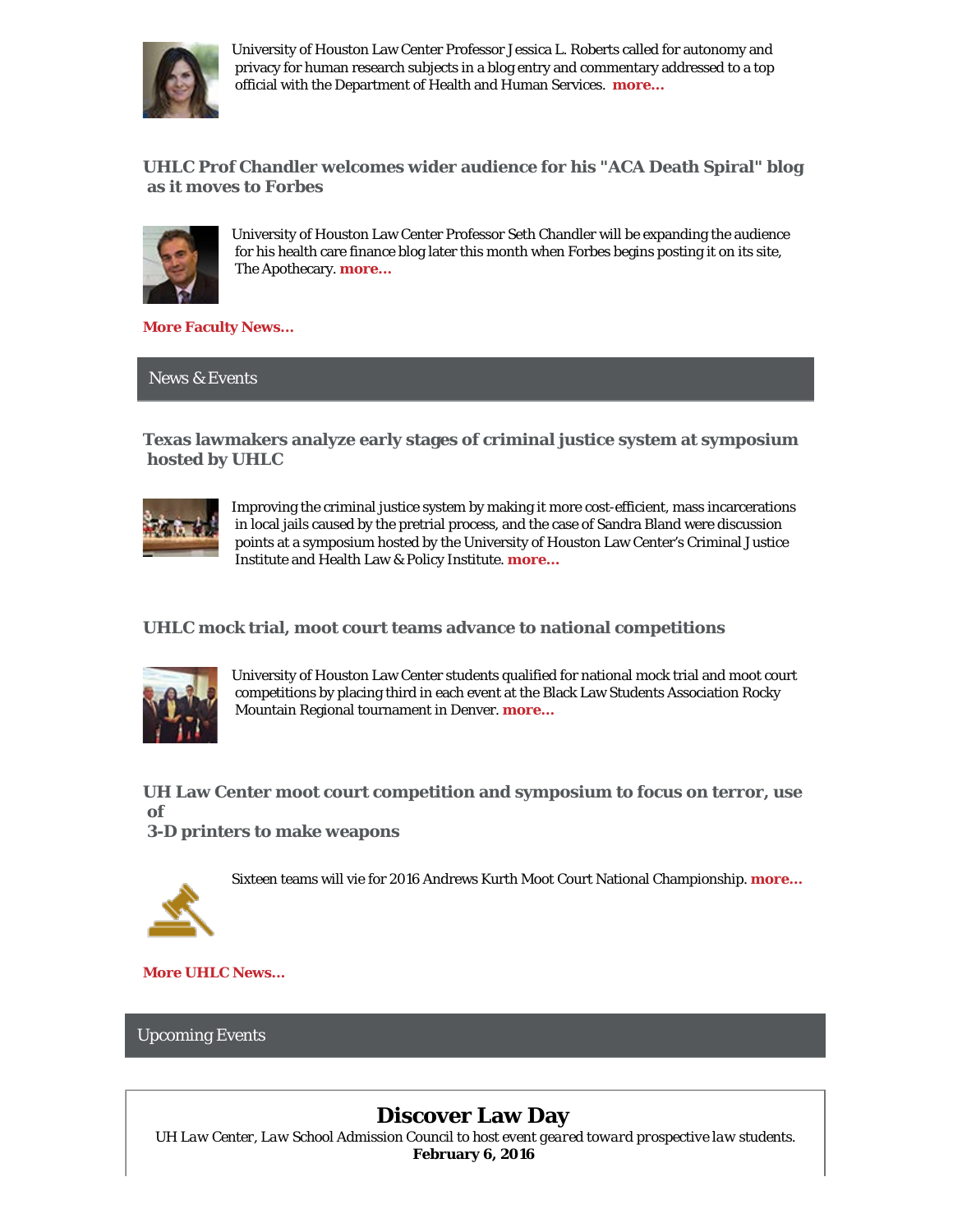**Registration | 9:30 a.m.** University of Houston Law Center 4604 Calhoun Rd. Houston TX 77204 **[RSVP Form](http://bit.ly/1RPxyMX)** | **[Agenda](http://law.uh.edu/discoverlaw/Agenda.pdf)** For more details please visit **<http://law.uh.edu/discoverlaw/>**

### **The Rule of Law and Mexico's Energy Reform**

*At this conference, hosted by the Baker Institute Mexico Center and the University of Houston's Center for U.S. and Mexican Law, industry insiders and scholars from the U.S. and Mexico will discuss what investors and other stakeholders need to know to navigate the new realities of Mexico's energy industry.*

**February 11, 2016**

**8:00 a.m. - 3:15 p.m.** Kelly International Conference Facility Rice University James A. Baker III Hall 6100 Main St. Houston, TX 77005 **[RSVP Form](http://bakerinstitute.org/events/register/1762/?submit=RSVP+Now) | [Agenda](http://bakerinstitute.org/events/1762/?utm_source=Baker+Institute+News&utm_campaign=e4a9b38d26-MEX-Invite-RuleofLaw-011416&utm_medium=email&utm_term=0_b90eee39d1-e4a9b38d26-390460025)**

For more details please visit **<http://www.law.uh.edu/news/spring2016/0211TheRuleofLaw.asp>**

# **Sondock Jurist-in-Residence Featuring Judge Lee H. Rosenthal, U.S. Dist. Ct. for the Southern Dist. Of Texas**

**February 15, 2016 4:30 – 5:30 p.m. | 1 Hour CLE Credit** University of Houston Law Center Room 109 BLB 4604 Calhoun Rd. Houston TX 77204 **[Registration Coming Soon](https://www.law.uh.edu/cle/2016Feb17/homepage.asp)**

For more details please visit **<http://www.law.uh.edu/cle/homepage.asp>**

# **Andrew Young's Making of Modern Atlanta**

*Racial Progress - Analyzing the Legal Authority and Barriers - When*

 *Building Modern Cities.* **February 17, 2016 6:15 – 8:30 p.m. | Reception to Follow** University of Houston Law Center Krost Hall 4604 Calhoun Rd. Houston TX 77204 **[RSVP Form](https://www.law.uh.edu/cle/2016Feb17/homepage.asp)**

### For more details please visit **<http://www.law.uh.edu/modern/>**

**The Yale L. Rosenberg Memorial Lecture featuring Cornell William Brooks,**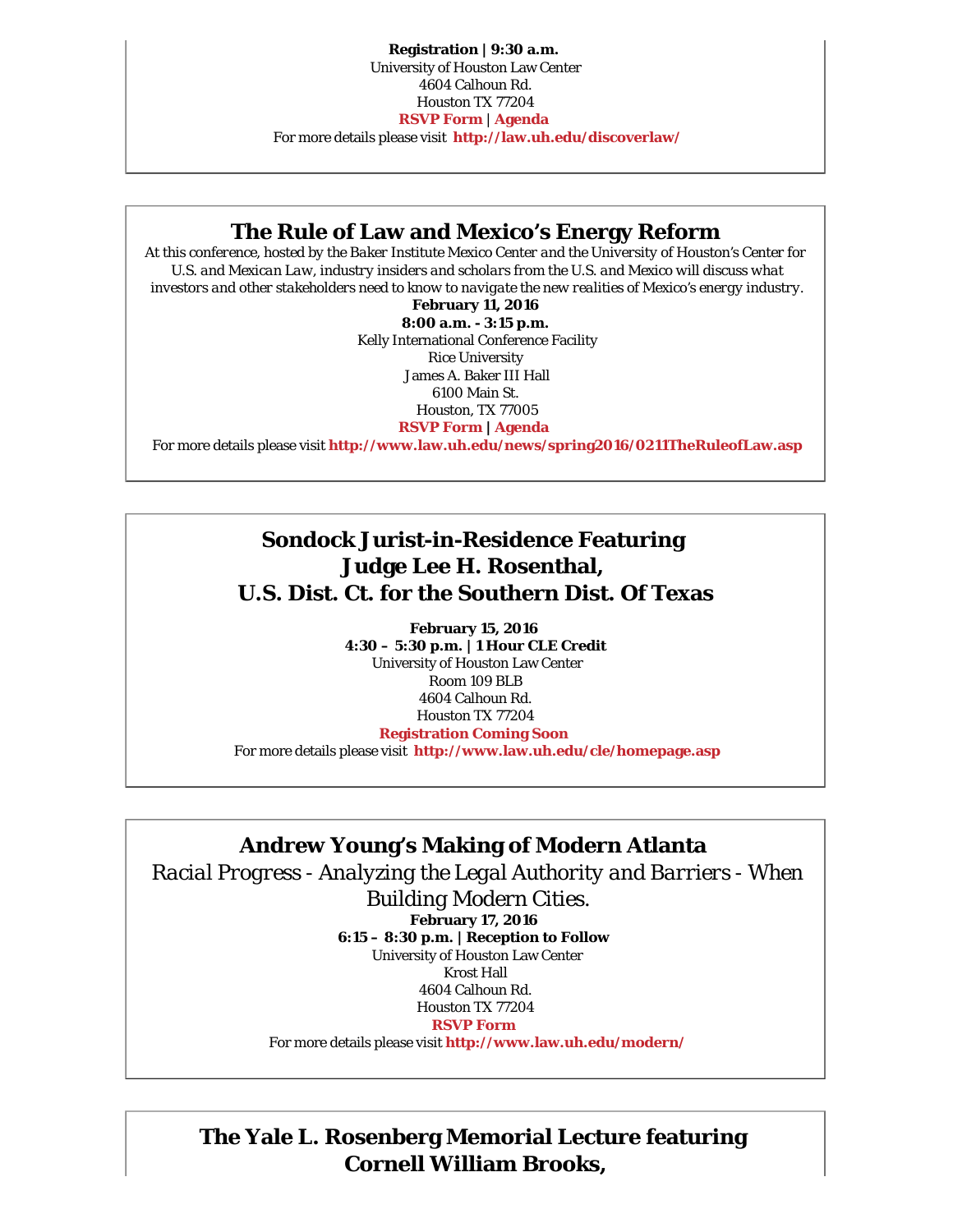# **President and CEO of the National Association for the Advancement of Colored People (NAACP)**

*Born Suspect: Tragedies of Racial Profiling*

**March 3, 2016 6:00 p.m. | Reception to Follow** University of Houston Law Center Krost Hall 4604 Calhoun Rd. Houston TX 77204 **[RSVP Form](https://www.law.uh.edu/alumni/rsvp/)**

For more details please visit **<http://www.law.uh.edu/news/spring2016/0303Rosenberg.asp>**

# **Sondock Jurist-in-Residence Featuring Judge George C. Hanks, U.S. Dist. Ct. for the Southern Dist. Of Texas**

**March 21, 2016 4:30 – 5:30 p.m. | 1 Hour CLE Credit** University of Houston Law Center Room 109 BLB 4604 Calhoun Rd. Houston TX 77204 **[Registration Coming Soon](https://www.law.uh.edu/cle/2016Feb17/homepage.asp)**

For more details please visit **<http://www.law.uh.edu/cle/homepage.asp>**

## **Sondock Jurist-in-Residence Featuring Justice Jeffrey V. Brown, Texas Supreme Court**

**April 18, 2016 4:30 – 5:30 p.m. | 1 Hour CLE Credit** University of Houston Law Center Room 109 BLB 4604 Calhoun Rd. Houston TX 77204 **[Registration Coming Soon](https://www.law.uh.edu/cle/2016Feb17/homepage.asp)**

For more details please visit **<http://www.law.uh.edu/cle/homepage.asp>**

**Contact Us**

- UH Law Center Home: **[law.uh.edu](http://www.law.uh.edu/)**
- Have some news? **[Send it to us!](http://www.law.uh.edu/news/for-the-media.asp)**
- To subscribe to eBriefcase **[click here](https://www.law.uh.edu/alumni/sign-up-ebriefcase.asp)**.
- To donate to the Law Center **[click here](https://giving.uh.edu/law/)**.

Carrie Criado Executive Director of Communications and Marketing 713-743-2184 cacriado@central.uh.edu

 John Kling Communications Manager 713-743-8298